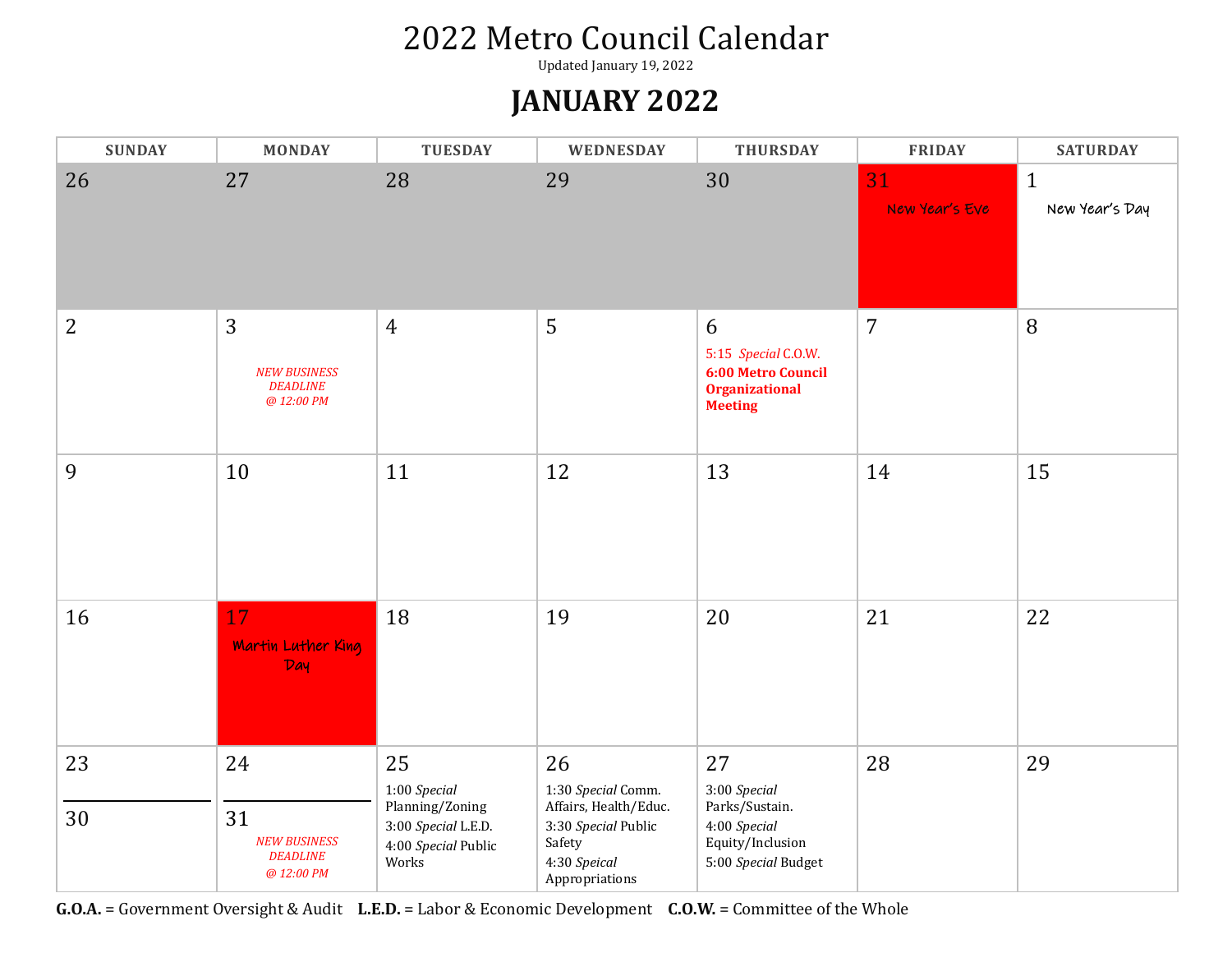Updated January 19, 2022

#### **FEBRUARY 2022**

| <b>SUNDAY</b> | <b>MONDAY</b>                                              | <b>TUESDAY</b>                                                                | WEDNESDAY                                                                              | <b>THURSDAY</b>                                                   | <b>FRIDAY</b>  | <b>SATURDAY</b> |
|---------------|------------------------------------------------------------|-------------------------------------------------------------------------------|----------------------------------------------------------------------------------------|-------------------------------------------------------------------|----------------|-----------------|
| 30            | 31<br><b>NEW BUSINESS</b><br><b>DEADLINE</b><br>@ 12:00 PM | $\mathbf{1}$                                                                  | $\overline{2}$                                                                         | 3<br>5:15 Special C.O.W.<br><b>6:00 Metro Council</b>             | $\overline{4}$ | 5               |
| 6             | $\overline{7}$                                             | 8<br>1:00 Planning/Zoning<br>3:00 L.E.D.<br>4:00 Public Works<br>5:00 G.O.A.  | 9<br>1:30 Comm. Affairs,<br>Health/Educ.<br>3:30 Public Safety<br>4:30 Appropriations  | 10<br>3:00 Parks/Sustain.<br>4:00 Equity/Inclusion<br>5:00 Budget | 11             | 12              |
| 13            | 14<br><b>NEW BUSINESS</b><br><b>DEADLINE</b><br>@ 12:00 PM | 15<br>4:00 Committee on<br>Committees                                         | 16                                                                                     | 17<br>5:15 C.O.W.<br><b>6:00 Metro Council</b>                    | 18             | 19              |
| 20            | 21                                                         | 22<br>1:00 Planning/Zoning<br>3:00 L.E.D.<br>4:00 Public Works<br>5:00 G.O.A. | 23<br>1:30 Comm. Affairs,<br>Health/Educ.<br>3:30 Public Safety<br>4:30 Appropriations | 24<br>3:00 Parks/Sustain.<br>4:00 Equity/Inclusion<br>5:00 Budget | 25             | 26              |
| 27            | 28<br><b>NEW BUSINESS</b><br><b>DEADLINE</b><br>@ 12:00 PM | $\mathbf{1}$<br>4:00 Committee on<br>Committees                               | $\overline{2}$                                                                         | 3<br>5:15 C.O.W.<br><b>6:00 Metro Council</b>                     | $\overline{4}$ | 5               |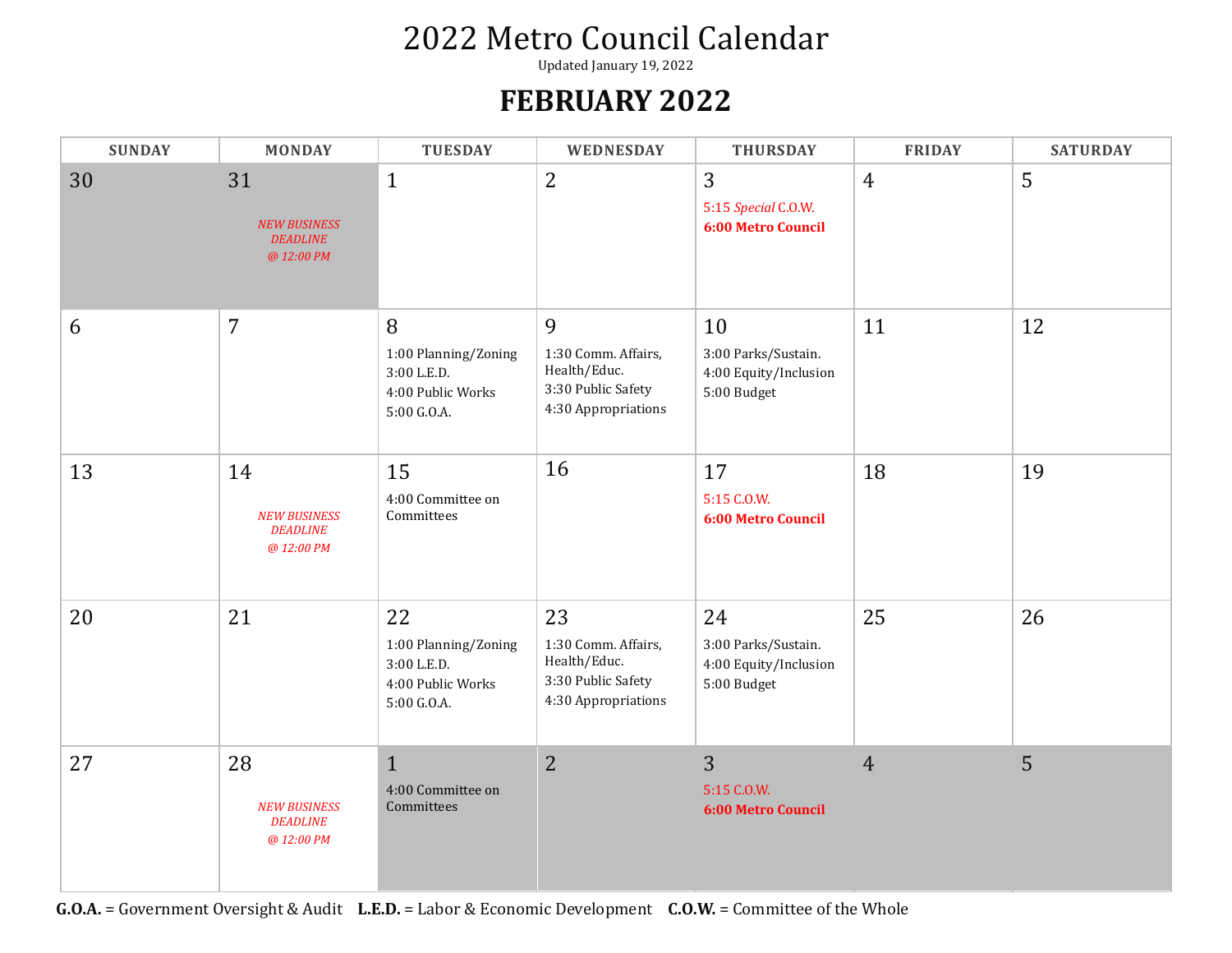Updated January 19, 2022

#### **MARCH 2022**

| <b>SUNDAY</b> | <b>MONDAY</b>                                              | <b>TUESDAY</b>                                                                | WEDNESDAY                                                                              | <b>THURSDAY</b>                                                   | <b>FRIDAY</b>                | <b>SATURDAY</b> |
|---------------|------------------------------------------------------------|-------------------------------------------------------------------------------|----------------------------------------------------------------------------------------|-------------------------------------------------------------------|------------------------------|-----------------|
| 27            | 28<br><b>NEW BUSINESS</b><br><b>DEADLINE</b><br>@ 12:00 PM | $\mathbf{1}$<br>4:00 Committee on<br>Committees                               | $\overline{2}$                                                                         | $\overline{3}$<br>5:15 C.O.W.<br>6:00 Metro Council               | $\overline{4}$               | 5               |
| 6             | $\overline{7}$                                             | 8<br>1:00 Planning/Zoning<br>3:00 L.E.D.<br>4:00 Public Works<br>5:00 G.O.A.  | 9<br>1:30 Comm. Affairs,<br>Health/Educ.<br>3:30 Public Safety<br>4:30 Appropriations  | 10<br>3:00 Parks/Sustain.<br>4:00 Equity/Inclusion<br>5:00 Budget | 11                           | 12              |
| 13            | 14<br><b>NEW BUSINESS</b><br><b>DEADLINE</b><br>@ 12:00 PM | 15<br>4:00 Committee on<br>Committees                                         | 16                                                                                     | 17<br>5:15 C.O.W.<br><b>6:00 Metro Council</b>                    | 18                           | 19              |
| 20            | 21                                                         | 22<br>1:00 Planning/Zoning<br>3:00 L.E.D.<br>4:00 Public Works<br>5:00 G.O.A. | 23<br>1:30 Comm. Affairs,<br>Health/Educ.<br>3:30 Public Safety<br>4:30 Appropriations | 24<br>3:00 Parks/Sustain.<br>4:00 Equity/Inclusion<br>5:00 Budget | 25                           | 26              |
| 27            | 28                                                         | 29                                                                            | 30                                                                                     | 31                                                                | $\mathbf{1}$<br>Spring Break | $\overline{2}$  |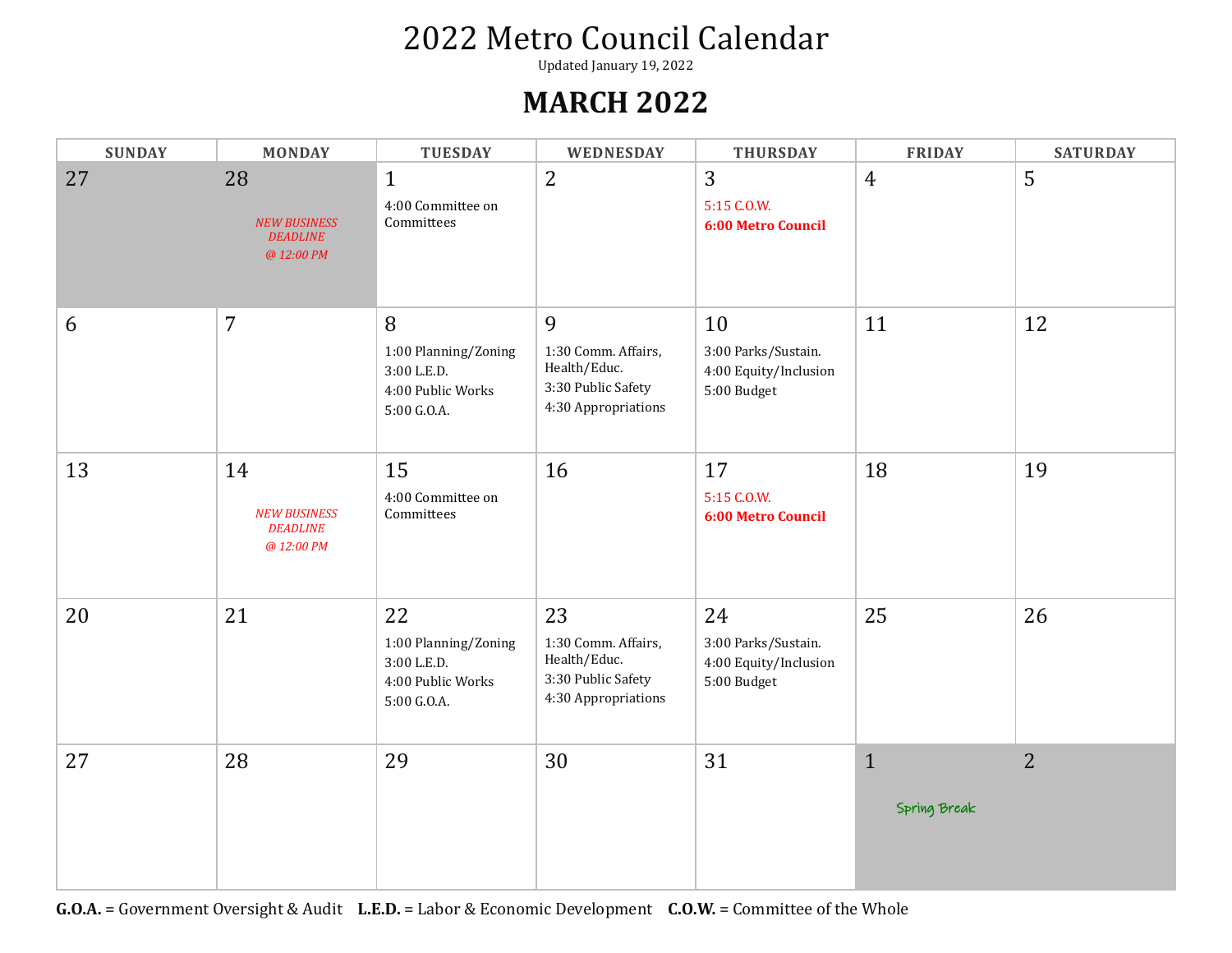Updated January 19, 2022

#### **APRIL 2022**

| <b>SUNDAY</b> | <b>MONDAY</b>                                              | <b>TUESDAY</b>                                                                | WEDNESDAY                                                                              | <b>THURSDAY</b>                                                                    | <b>FRIDAY</b>                | <b>SATURDAY</b> |
|---------------|------------------------------------------------------------|-------------------------------------------------------------------------------|----------------------------------------------------------------------------------------|------------------------------------------------------------------------------------|------------------------------|-----------------|
| 27            | 28                                                         | 29                                                                            | 30                                                                                     | 31                                                                                 | $\mathbf{1}$<br>Spring Break | $\overline{2}$  |
| 3             | $\overline{4}$<br>Spring Break                             | 5<br>Spring Break                                                             | 6<br>Spring Break                                                                      | $\overline{7}$<br>Spring Break                                                     | 8<br>Spring Break            | 9               |
| 10            | 11<br><b>NEW BUSINESS</b><br><b>DEADLINE</b><br>@ 12:00 PM | 12<br>4:00 Committee on<br>Committees                                         | 13                                                                                     | 14<br>5:15 C.O.W.<br><b>6:00 Metro Council</b>                                     | 15                           | 16              |
| 17            | 18                                                         | 19<br>1:00 Planning/Zoning<br>3:00 L.E.D.<br>4:00 Public Works<br>5:00 G.O.A. | 20<br>1:30 Comm. Affairs,<br>Health/Educ.<br>3:30 Public Safety<br>4:30 Appropriations | 21<br>3:00 Parks/Sustain.<br>4:00 Equity/Inclusion<br>5:00 Budget                  | 22                           | 23              |
| 24            | 25<br><b>NEW BUSINESS</b><br><b>DEADLINE</b><br>@ 12:00 PM | 26<br>4:00 Committee on<br>Committees                                         | 27                                                                                     | 28<br>3:15 C.O.W.<br>4:00 Metro Council<br><b>Mayor's Budget</b><br><b>Address</b> | 29                           | 30              |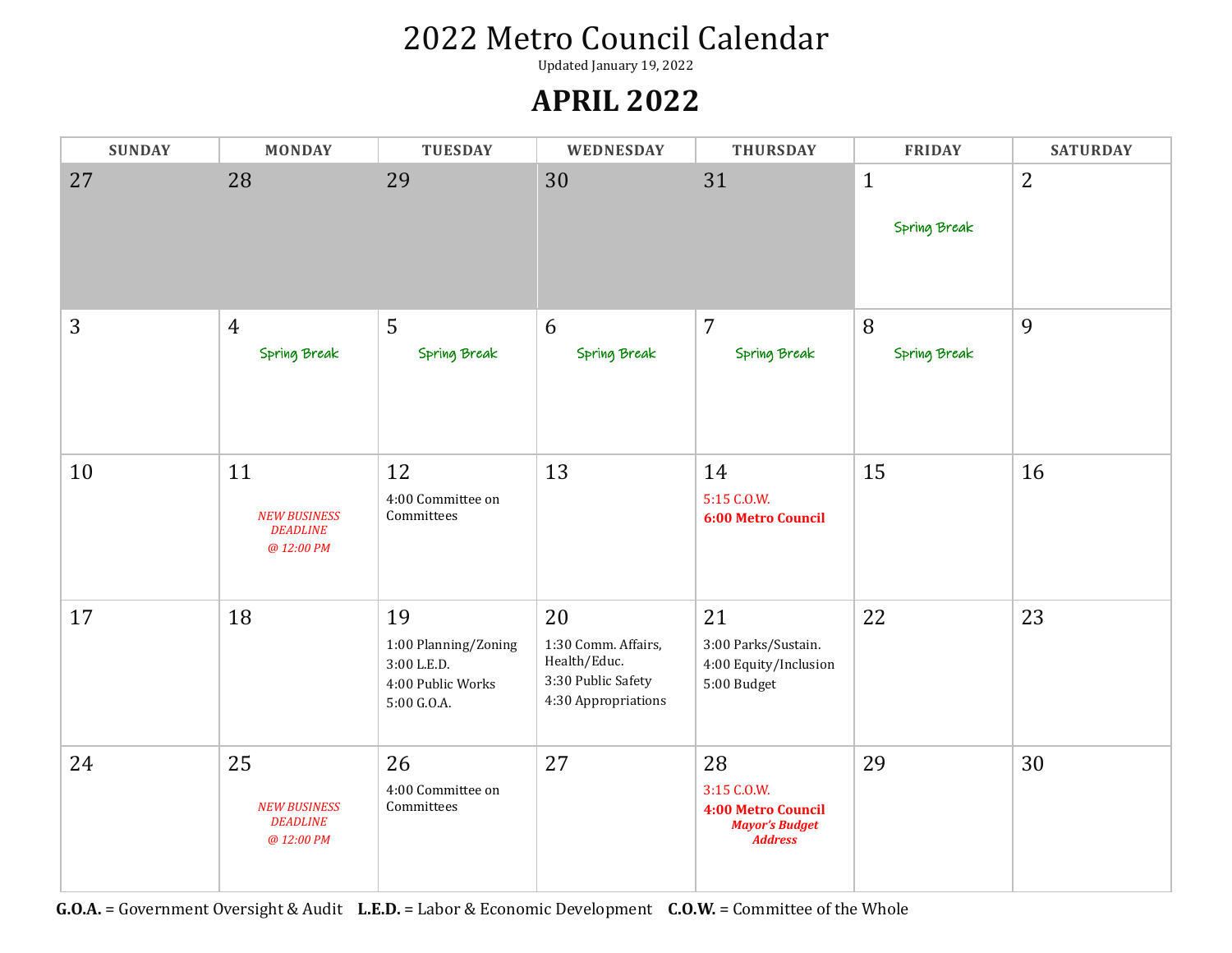Updated January 19, 2022

#### **MAY 2022**

| <b>SUNDAY</b>                                                                                                                                                             | <b>MONDAY</b>                                              | <b>TUESDAY</b>                                                                | WEDNESDAY                                                                                        | <b>THURSDAY</b>                                                               | <b>FRIDAY</b>      | <b>SATURDAY</b>     |
|---------------------------------------------------------------------------------------------------------------------------------------------------------------------------|------------------------------------------------------------|-------------------------------------------------------------------------------|--------------------------------------------------------------------------------------------------|-------------------------------------------------------------------------------|--------------------|---------------------|
| $\mathbf{1}$<br><b>Budget Hearings will take</b><br>place in May and June and<br>a Budget Calendar will be<br>published with the dates<br>and times of those<br>hearings. | 2                                                          | 3                                                                             | $\overline{4}$                                                                                   | 5                                                                             | 6<br>Kentucky Oaks | 7<br>Kentucky Derby |
| 8                                                                                                                                                                         | 9                                                          | 10<br>1:00 Planning/Zoning<br>3:00 L.E.D.<br>4:00 Public Works<br>5:00 G.O.A. | 11<br>1:30 Comm. Affairs,<br>Health/Educ.<br>3:30 Public Safety<br>4:30 Appropriations           | 12<br>3:00 Parks/Sustain.<br>4:00 Equity/Inclusion<br>5:00 Budget             | 13                 | 14                  |
| 15                                                                                                                                                                        | 16<br><b>NEW BUSINESS</b><br><b>DEADLINE</b><br>@ 12:00 PM | 17<br><b>Primary Election</b><br>4:00 Committee on<br><b>Committees</b>       | 18                                                                                               | 19<br>5:15 C.O.W.<br><b>6:00 Metro Council</b>                                | 20                 | 21                  |
| 22                                                                                                                                                                        | 23<br><b>Budget Hearings</b>                               | 24<br><b>Budget Hearings</b>                                                  | 25<br><b>Budget Hearings</b>                                                                     | 26<br><b>Budget Hearings</b>                                                  | 27                 | 28                  |
| 29                                                                                                                                                                        | 30<br><b>Memorial Day</b>                                  | 31<br>1:00 Planning/Zoning<br>3:00 L.E.D.<br>4:00 Public Works<br>5:00 G.O.A. | $\mathbf{1}$<br>1:30 Comm. Affairs,<br>Health/Educ.<br>3:30 Public Safety<br>4:30 Appropriations | $\overline{2}$<br>3:00 Parks/Sustain.<br>4:00 Equity/Inclusion<br>5:00 Budget | 3                  | $\overline{4}$      |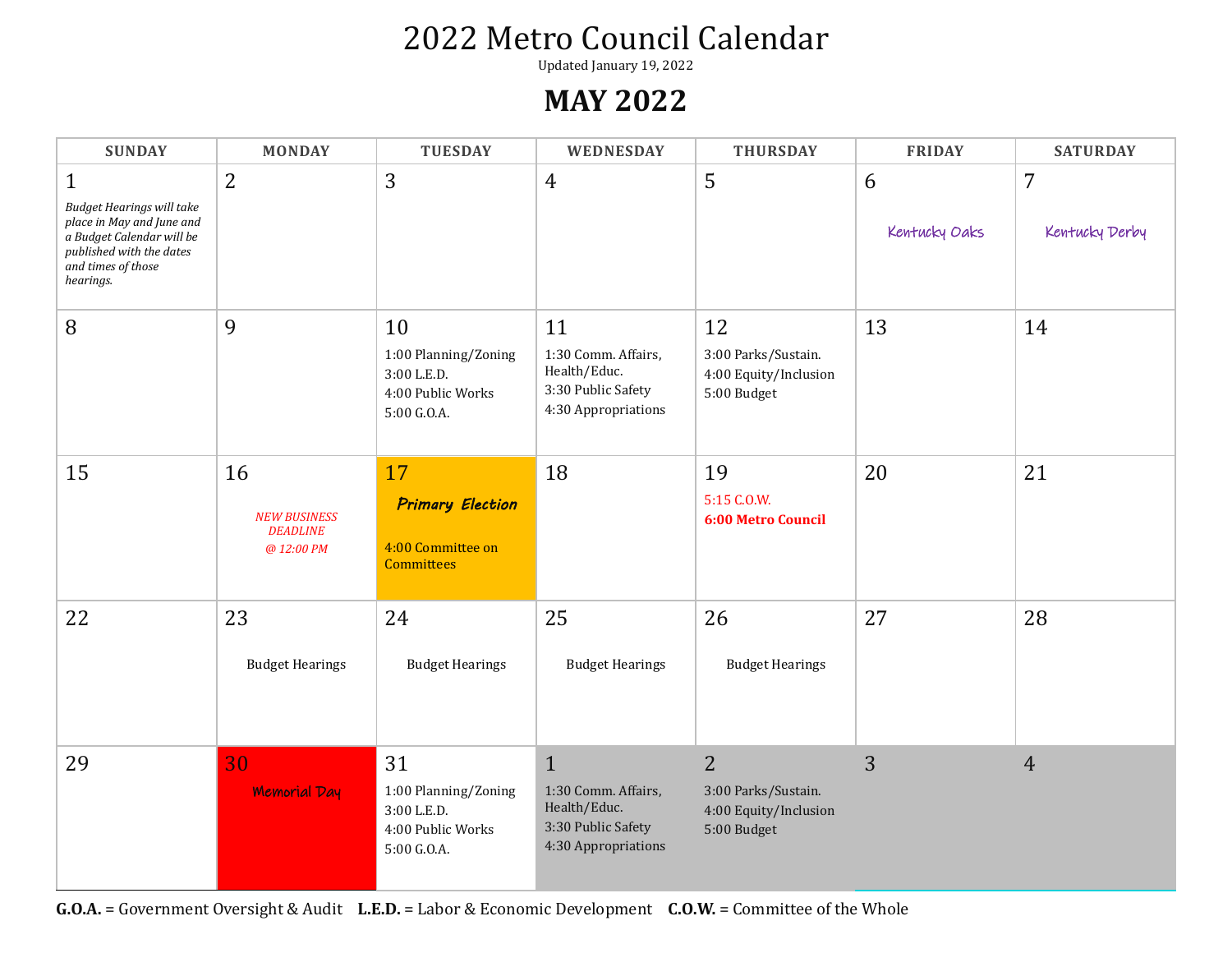Updated January 19, 2022

#### **JUNE 2022**

| <b>SUNDAY</b> | <b>MONDAY</b>                                             | <b>TUESDAY</b>                                                                | WEDNESDAY                                                                                        | <b>THURSDAY</b>                                                               | <b>FRIDAY</b>                                              | <b>SATURDAY</b> |
|---------------|-----------------------------------------------------------|-------------------------------------------------------------------------------|--------------------------------------------------------------------------------------------------|-------------------------------------------------------------------------------|------------------------------------------------------------|-----------------|
| 29            | 30                                                        | 31<br>1:00 Planning/Zoning<br>3:00 L.E.D.<br>4:00 Public Works<br>5:00 G.O.A. | $\mathbf{1}$<br>1:30 Comm. Affairs,<br>Health/Educ.<br>3:30 Public Safety<br>4:30 Appropriations | $\overline{2}$<br>3:00 Parks/Sustain.<br>4:00 Equity/Inclusion<br>5:00 Budget | 3                                                          | $\overline{4}$  |
| 5             | 6<br><b>NEW BUSINESS</b><br><b>DEADLINE</b><br>@ 12:00 PM | $\overline{7}$<br>4:00 Committee on<br>Committees                             | 8                                                                                                | 9<br>5:15 C.O.W.<br><b>6:00 Metro Council</b>                                 | 10                                                         | 11              |
| 12            | 13                                                        | 14<br>1:00 Planning/Zoning<br>3:00 L.E.D.<br>4:00 Public Works<br>5:00 G.O.A. | 15<br>1:30 Comm. Affairs,<br>Health/Educ.<br>3:30 Public Safety<br>4:30 Appropriations           | 16<br>3:00 Parks/Sustain.<br>4:00 Equity/Inclusion<br>5:00 Budget             | 17<br><b>NEW BUSINESS</b><br><b>DEADLINE</b><br>@ 12:00 PM | 18              |
| 19            | 20<br>Juneteenth                                          | 21<br>4:00 Committee on<br>Committees                                         | 22                                                                                               | 23<br>5:15 C.O.W.<br><b>6:00 Metro Council</b><br><b>Budget Vote</b>          | 24                                                         | 25              |
| 26            | 27<br>Summer Break                                        | 28<br>Summer Break                                                            | 29<br>Summer Break                                                                               | 30<br>Summer Break                                                            | $\mathbf{1}$<br>Summer Break                               | $\overline{2}$  |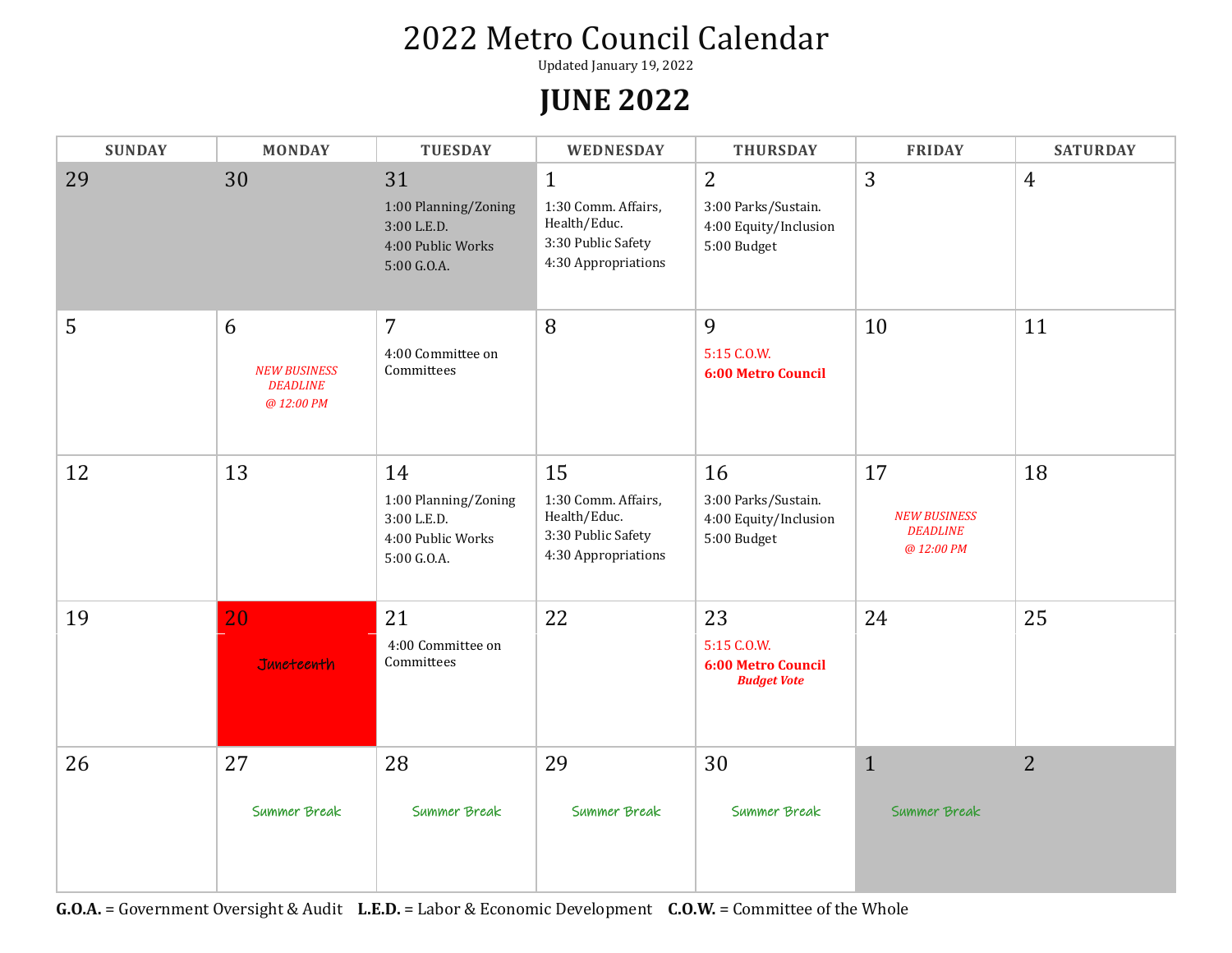Updated January 19, 2022

#### **JULY 2022**

| <b>SUNDAY</b> | <b>MONDAY</b>                                              | <b>TUESDAY</b>                                                                | WEDNESDAY                                                                              | <b>THURSDAY</b>                                                   | <b>FRIDAY</b> | <b>SATURDAY</b> |
|---------------|------------------------------------------------------------|-------------------------------------------------------------------------------|----------------------------------------------------------------------------------------|-------------------------------------------------------------------|---------------|-----------------|
| 26            | 27                                                         | 28                                                                            | 29                                                                                     | 30                                                                | $\mathbf{1}$  | 2               |
|               | Summer Break                                               | Summer Break                                                                  | Summer Break                                                                           | Summer Break                                                      | Summer Break  |                 |
| 3             | 4                                                          | 5                                                                             | 6                                                                                      | $\overline{7}$                                                    | 8             | 9               |
|               | Independence Day                                           | Summer Break                                                                  | Summer Break                                                                           | Summer Break                                                      | Summer Break  |                 |
| 10            | 11                                                         | 12                                                                            | 13                                                                                     | 14                                                                | 15            | 16              |
|               | Summer Break                                               | Summer Break                                                                  | Summer Break                                                                           | Summer Break                                                      | Summer Break  |                 |
| 17            | 18                                                         | 19<br>1:00 Planning/Zoning<br>3:00 L.E.D.<br>4:00 Public Works<br>5:00 G.O.A. | 20<br>1:30 Comm. Affairs,<br>Health/Educ.<br>3:30 Public Safety<br>4:30 Appropriations | 21<br>3:00 Parks/Sustain.<br>4:00 Equity/Inclusion<br>5:00 Budget | 22            | 23              |
| 24            | 25<br><b>NEW BUSINESS</b><br><b>DEADLINE</b><br>@ 12:00 PM | 26<br>4:00 Committee on<br>Committees                                         | 27                                                                                     | 28<br>5:15 C.O.W.<br><b>6:00 Metro Council</b>                    | 29            | 30              |
| 31            |                                                            |                                                                               |                                                                                        |                                                                   |               |                 |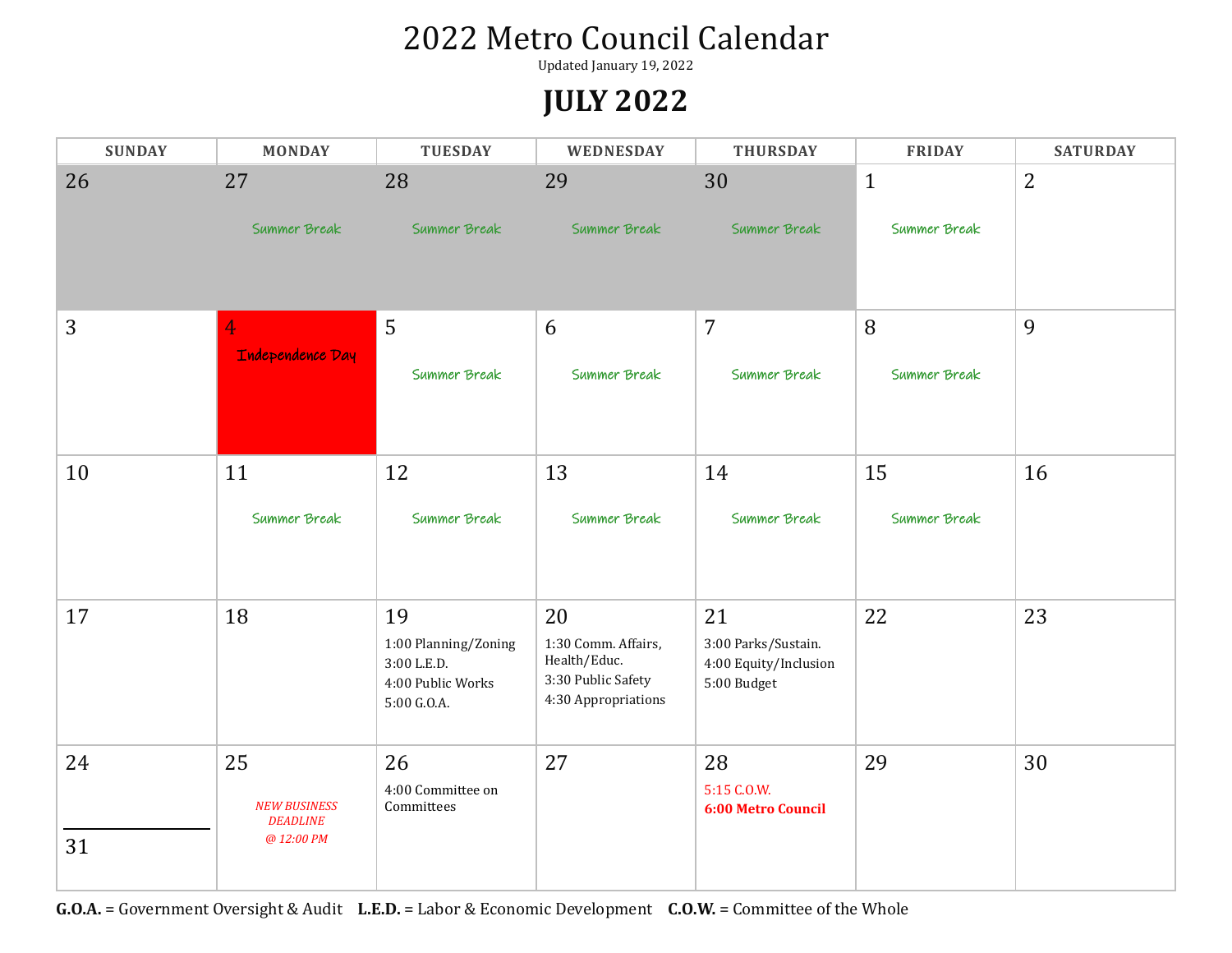Updated January 19, 2022

#### **AUGUST 2022**

| <b>SUNDAY</b> | <b>MONDAY</b>                                              | <b>TUESDAY</b>                                                                | WEDNESDAY                                                                              | <b>THURSDAY</b>                                                               | <b>FRIDAY</b>  | <b>SATURDAY</b> |
|---------------|------------------------------------------------------------|-------------------------------------------------------------------------------|----------------------------------------------------------------------------------------|-------------------------------------------------------------------------------|----------------|-----------------|
| 31            | $\mathbf{1}$                                               | 2<br>1:00 Planning/Zoning<br>3:00 L.E.D.<br>4:00 Public Works<br>5:00 G.O.A.  | 3<br>1:30 Comm. Affairs,<br>Health/Educ.<br>3:30 Public Safety<br>4:30 Appropriations  | $\overline{4}$<br>3:00 Parks/Sustain.<br>4:00 Equity/Inclusion<br>5:00 Budget | 5              | 6               |
| 7             | 8<br><b>NEW BUSINESS</b><br><b>DEADLINE</b><br>@ 12:00 PM  | 9<br>4:00 Committee on<br>Committees                                          | 10                                                                                     | 11<br>5:15 C.O.W.<br><b>6:00 Metro Council</b>                                | 12             | 13              |
| 14            | 15                                                         | 16<br>1:00 Planning/Zoning<br>3:00 L.E.D.<br>4:00 Public Works<br>5:00 G.O.A. | 17<br>1:30 Comm. Affairs,<br>Health/Educ.<br>3:30 Public Safety<br>4:30 Appropriations | 18<br>3:00 Parks/Sustain.<br>4:00 Equity/Inclusion<br>5:00 Budget             | 19             | 20              |
| 21            | 22<br><b>NEW BUSINESS</b><br><b>DEADLINE</b><br>@ 12:00 PM | 23<br>4:00 Committee on<br>Committees                                         | 24                                                                                     | 25<br>5:15 C.O.W.<br><b>6:00 Metro Council</b>                                | 26             | 27              |
| 28            | 29                                                         | 30<br>1:00 Planning/Zoning<br>3:00 L.E.D.<br>4:00 Public Works<br>5:00 G.O.A. | 31<br>1:30 Comm. Affairs,<br>Health/Educ.<br>3:30 Public Safety<br>4:30 Appropriations | $\mathbf{1}$<br>3:00 Parks/Sustain.<br>4:00 Equity/Inclusion<br>5:00 Budget   | $\overline{2}$ | 3               |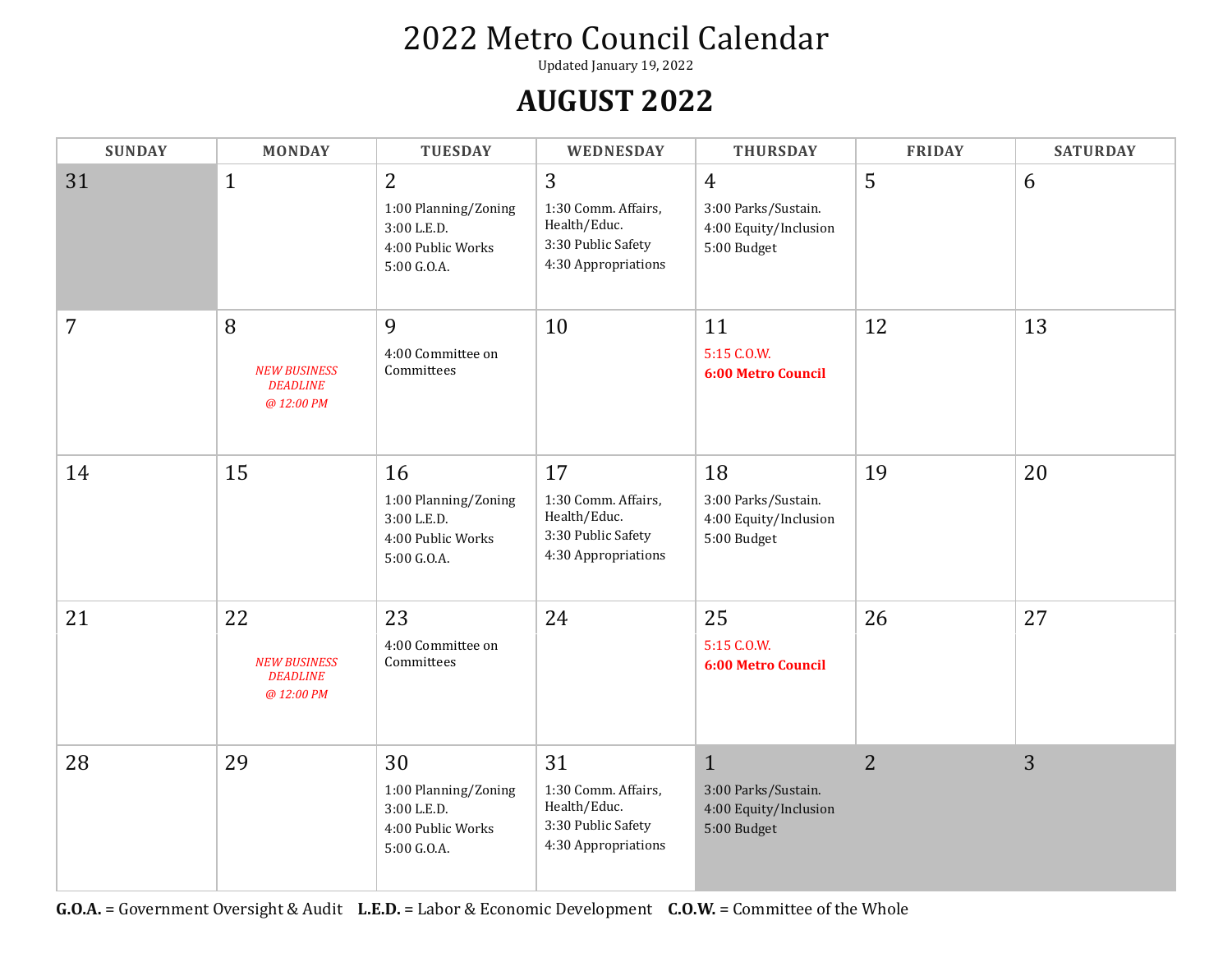Updated January 19, 2022

#### **SEPTEMBER 2022**

| <b>SUNDAY</b>  | <b>MONDAY</b>                                              | <b>TUESDAY</b>                                                                | WEDNESDAY                                                                              | <b>THURSDAY</b>                                                             | <b>FRIDAY</b>                                                          | <b>SATURDAY</b> |
|----------------|------------------------------------------------------------|-------------------------------------------------------------------------------|----------------------------------------------------------------------------------------|-----------------------------------------------------------------------------|------------------------------------------------------------------------|-----------------|
| 28             | 29                                                         | 30<br>1:00 Planning/Zoning<br>3:00 L.E.D.<br>4:00 Public Works<br>5:00 G.O.A. | 31<br>1:30 Comm. Affairs,<br>Health/Educ.<br>3:30 Public Safety<br>4:30 Appropriations | $\mathbf{1}$<br>3:00 Parks/Sustain.<br>4:00 Equity/Inclusion<br>5:00 Budget | $\overline{2}$<br><b>NEW BUSINESS</b><br><b>DEADLINE</b><br>@ 12:00 PM | 3               |
| $\overline{4}$ | 5<br>Labor Day                                             | 6<br>4:00 Committee on<br>Committees                                          | $\overline{7}$                                                                         | 8<br>5:15 C.O.W.<br><b>6:00 Metro Council</b>                               | 9                                                                      | 10              |
| 11             | 12                                                         | 13<br>1:00 Planning/Zoning<br>3:00 L.E.D.<br>4:00 Public Works<br>5:00 G.O.A. | 14<br>1:30 Comm. Affairs,<br>Health/Educ.<br>3:30 Public Safety<br>4:30 Appropriations | 15<br>3:00 Parks/Sustain.<br>4:00 Equity/Inclusion<br>5:00 Budget           | 16                                                                     | 17              |
| 18             | 19<br><b>NEW BUSINESS</b><br><b>DEADLINE</b><br>@ 12:00 PM | 20<br>4:00 Committee on<br>Committees                                         | 21                                                                                     | 22<br>5:15 C.O.W.<br><b>6:00 Metro Council</b>                              | 23                                                                     | 24              |
| 25             | 26                                                         | 27                                                                            | 28                                                                                     | 29                                                                          | 30                                                                     | $\mathbf{1}$    |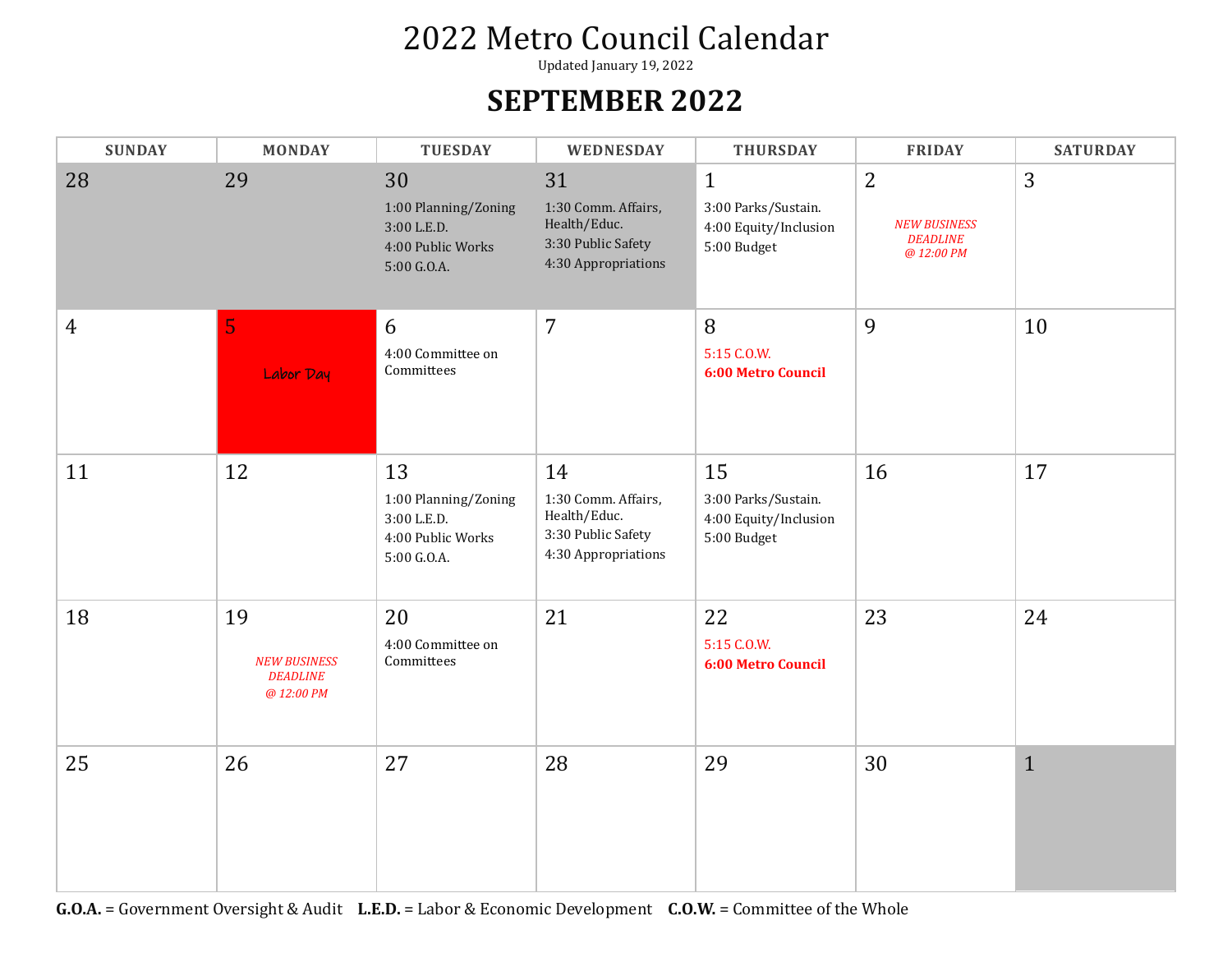Updated January 19, 2022

#### **OCTOBER 2022**

| <b>SUNDAY</b> | <b>MONDAY</b>                                              | <b>TUESDAY</b>                                                                            | WEDNESDAY                                                                              | <b>THURSDAY</b>                                                   | <b>FRIDAY</b>  | <b>SATURDAY</b> |
|---------------|------------------------------------------------------------|-------------------------------------------------------------------------------------------|----------------------------------------------------------------------------------------|-------------------------------------------------------------------|----------------|-----------------|
| 25            | 26                                                         | 27                                                                                        | 28                                                                                     | 29                                                                | 30             | $\mathbf{1}$    |
| 2             | 3                                                          | $\overline{4}$<br>1:00 Planning/Zoning<br>3:00 L.E.D.<br>4:00 Public Works<br>5:00 G.O.A. | 5<br>1:30 Comm. Affairs,<br>Health/Educ.<br>3:30 Public Safety<br>4:30 Appropriations  | 6<br>3:00 Parks/Sustain.<br>4:00 Equity/Inclusion<br>5:00 Budget  | $\overline{7}$ | 8               |
| 9             | 10<br><b>NEW BUSINESS</b><br><b>DEADLINE</b><br>@ 12:00 PM | 11<br>4:00 Committee on<br>Committees                                                     | 12                                                                                     | 13<br>5:15 C.O.W.<br><b>6:00 Metro Council</b>                    | 14             | 15              |
| 16            | 17                                                         | 18<br>1:00 Planning/Zoning<br>3:00 L.E.D.<br>4:00 Public Works<br>5:00 G.O.A.             | 19<br>1:30 Comm. Affairs,<br>Health/Educ.<br>3:30 Public Safety<br>4:30 Appropriations | 20<br>3:00 Parks/Sustain.<br>4:00 Equity/Inclusion<br>5:00 Budget | 21             | 22              |
| 23            | 24<br><b>NEW BUSINESS</b><br><b>DEADLINE</b><br>@ 12:00 PM | 25<br>4:00 Committee on<br>Committees                                                     | 26                                                                                     | 27<br>5:15 C.O.W.<br><b>6:00 Metro Council</b>                    | 28             | 29              |
| 30            | 31                                                         |                                                                                           |                                                                                        |                                                                   |                |                 |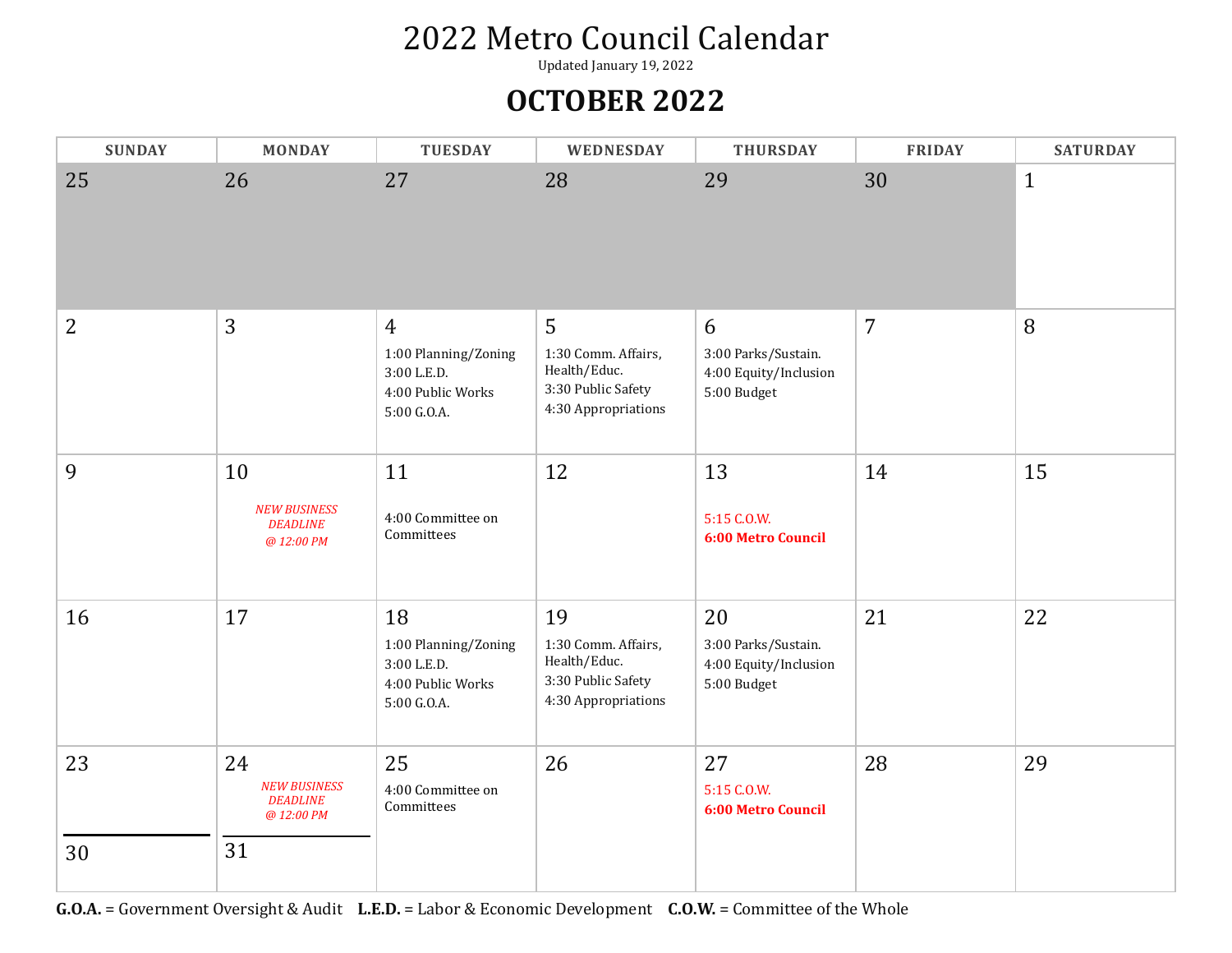Updated January 19, 2022

#### **NOVEMBER 2022**

| <b>SUNDAY</b> | <b>MONDAY</b>                                                          | <b>TUESDAY</b>                                                                          | WEDNESDAY                                                                                          | <b>THURSDAY</b>                                                   | <b>FRIDAY</b>                 | <b>SATURDAY</b> |
|---------------|------------------------------------------------------------------------|-----------------------------------------------------------------------------------------|----------------------------------------------------------------------------------------------------|-------------------------------------------------------------------|-------------------------------|-----------------|
| 30            | 31                                                                     | $\mathbf{1}$<br>1:00 Planning/Zoning<br>3:00 L.E.D.<br>4:00 Public Works<br>5:00 G.O.A. | $\overline{2}$<br>1:30 Comm. Affairs,<br>Health/Educ.<br>3:30 Public Safety<br>4:30 Appropriations | 3<br>3:00 Parks/Sustain.<br>4:00 Equity/Inclusion<br>5:00 Budget  | $\overline{4}$                | 5               |
| 6             | $\overline{7}$<br><b>NEW BUSINESS</b><br><b>DEADLINE</b><br>@ 12:00 PM | 8<br><b>General Election</b><br>4:00 Committee on<br><b>Committees</b>                  | 9                                                                                                  | 10<br>5:15 C.O.W.<br><b>6:00 Metro Council</b>                    | 11                            | 12              |
| 13            | 14                                                                     | 15<br>1:00 Planning/Zoning<br>3:00 L.E.D.<br>4:00 Public Works<br>5:00 G.O.A.           | 16<br>1:30 Comm. Affairs,<br>Health/Educ.<br>3:30 Public Safety<br>4:30 Appropriations             | 17<br>3:00 Parks/Sustain.<br>4:00 Equity/Inclusion<br>5:00 Budget | 18                            | 19              |
| 20            | 21<br>Holiday Break                                                    | 22<br>Holiday Break                                                                     | 23<br>Holiday Break                                                                                | 24<br>Thanksgiving                                                | 25<br>Thanksgiving<br>Holiday | 26              |
| 27            | 28<br><b>NEW BUSINESS</b><br><b>DEADLINE</b><br>@ 12:00 PM             | 29<br>4:00 Committee on<br>Committees                                                   | 30                                                                                                 | $\mathbf{1}$<br>5:15 C.O.W.<br>6:00 Metro Council                 | $\overline{2}$                | 3               |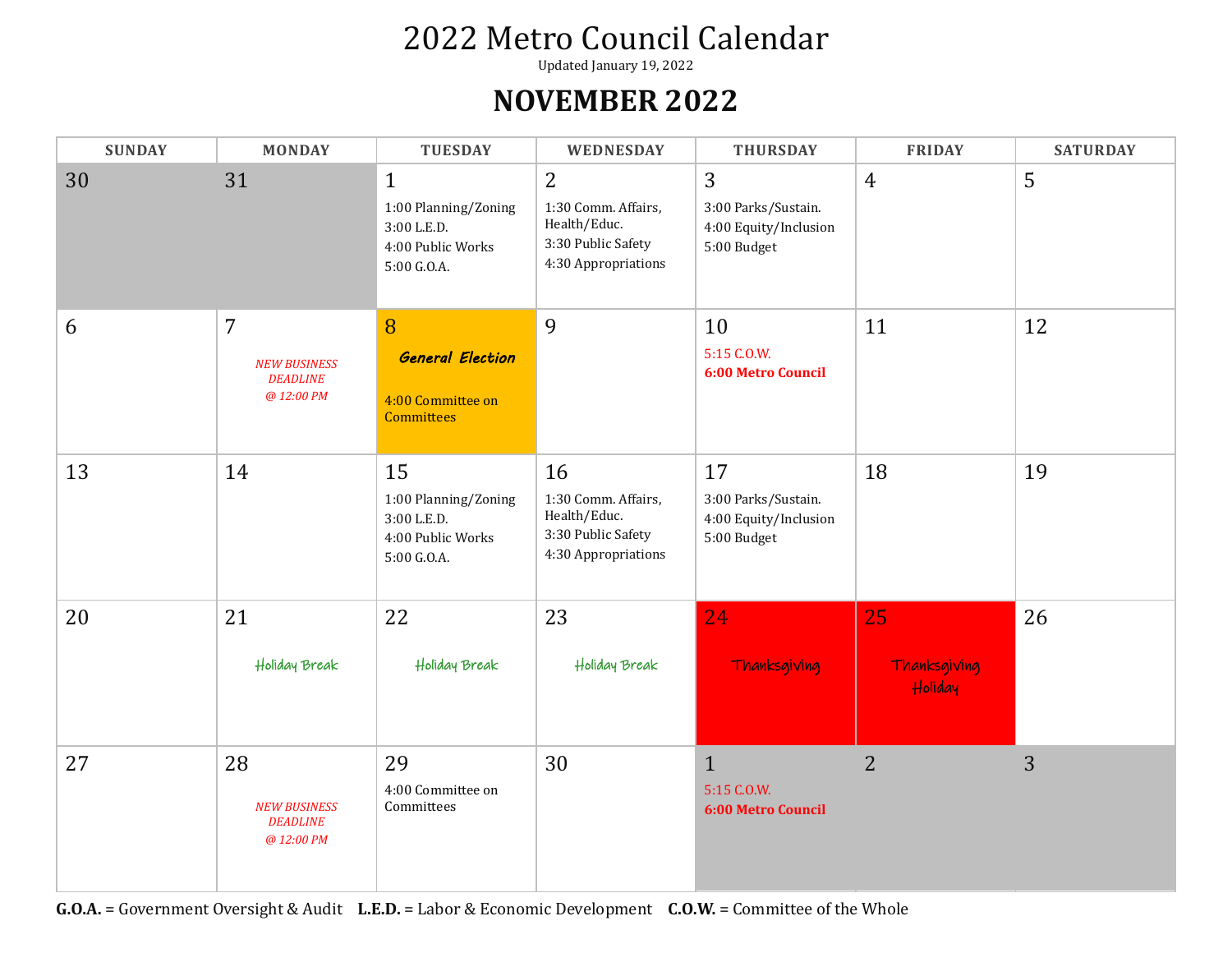Updated January 19, 2022

#### **DECEMBER 2022**

| <b>SUNDAY</b>   | <b>MONDAY</b>                                              | <b>TUESDAY</b>                                                               | WEDNESDAY                                                                                          | <b>THURSDAY</b>                                                  | <b>FRIDAY</b>       | <b>SATURDAY</b>      |
|-----------------|------------------------------------------------------------|------------------------------------------------------------------------------|----------------------------------------------------------------------------------------------------|------------------------------------------------------------------|---------------------|----------------------|
| 27              | 28<br><b>NEW BUSINESS</b><br><b>DEADLINE</b><br>@ 12:00 PM | 29<br>4:00 Committee on<br>Committees                                        | 30                                                                                                 | $\mathbf{1}$<br>5:15 C.O.W.<br><b>6:00 Metro Council</b>         | $\overline{2}$      | 3                    |
| 4               | 5                                                          | 6<br>1:00 Planning/Zoning<br>3:00 L.E.D.<br>4:00 Public Works<br>5:00 G.O.A. | $\overline{7}$<br>1:30 Comm. Affairs,<br>Health/Educ.<br>3:30 Public Safety<br>4:30 Appropriations | 8<br>3:00 Parks/Sustain.<br>4:00 Equity/Inclusion<br>5:00 Budget | 9                   | 10                   |
| 11              | 12<br><b>NEW BUSINESS</b><br><b>DEADLINE</b><br>@ 12:00 PM | 13<br>4:00 Committee on<br>Committees                                        | 14                                                                                                 | 15<br>5:15 C.O.W.<br><b>6:00 Metro Council</b>                   | 16                  | 17                   |
| 18              | 19<br>Holiday Break                                        | 20<br>Holiday Break                                                          | 21<br>Holiday Break                                                                                | 22<br>Holiday Break                                              | 23<br>Holiday Break | 24<br>Christmas      |
| 25<br>Christmas | 26<br><b>Christmas</b><br>Holiday                          | 27<br>Holiday Break                                                          | 28<br><b>NEW BUSINESS</b><br><b>DEADLINE</b><br>@ 12:00 PM<br>Holiday Break                        | 29<br>Holiday Break                                              | 30<br>Holiday Break | 31<br>New Year's Eve |